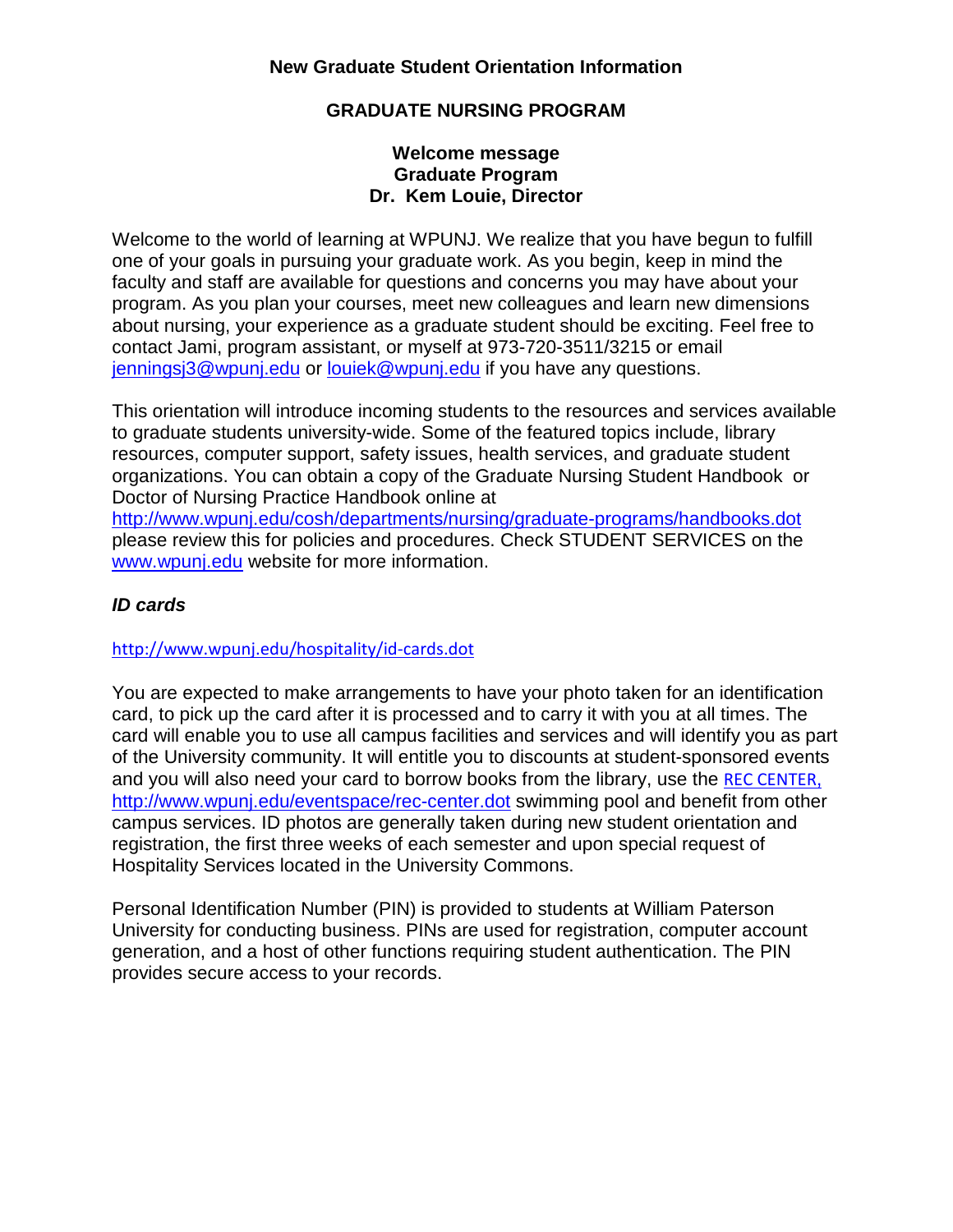### *Change your PIN!*

Initially your P.I.N. and RAN number is your date of birth (mmddyy). You should change this when you first log in for security. Change your PIN to something that you will remember because it is required to access William Paterson Online.

#### **To change your PIN sign onto WP Connect and select CHANGE PIN and follow the directions. You will need to sign back onto WP Connect using your new PIN to proceed with accessing your records.**

If you forget your P.I.N. you must complete the information at the PIN recovery web page and your P.I.N. will be e-mailed to your STUDENT.WPUNJ.EDU account.

Need help with STUDENT.WPUNJ.EDU email account? Go to WPUNJ E-MAIL from the Student Services WP 'ONLINE" page. Student E-Mail Help is available.

#### **WELCOME TO WEB REGISTRATION Registration for Courses Occurs Fall, Spring & Summer Semesters**

- Meet or speak with the Director of the Graduate Nursing Program or Doctor of Nursing Practice Coordinator for course advisement
- Prepare course call numbers and alternates if classes are closed
- CLICK on WP Connect
- At the prompt STUDENT LOGIN: Enter your STUDENT ID (855#) number and your PIN
- LOGIN VERIFICATION: Enter your PIN again
- Click on Registration and Schedule
- To register for classes click on DROP/ADD classes
- Select term: MAKE SURE THAT YOU SELECT THE CORRECT TERM
- At the prompt: ENTER RAN click SUBMIT
- Once RAN has been verified click CONTINUE
- Type the CRN numbers of the classes you wish to add/drop(enroll)
- **If you do not know the CRN #**
- 1. Click on course sections
- 2. Select a subject
- 3. Select a course
- 4. Click on the CRN Box of the section you wish to enroll

### • **CLICK SUBMIT REGISTRATION**

- View schedule
- View account summary and pay your bill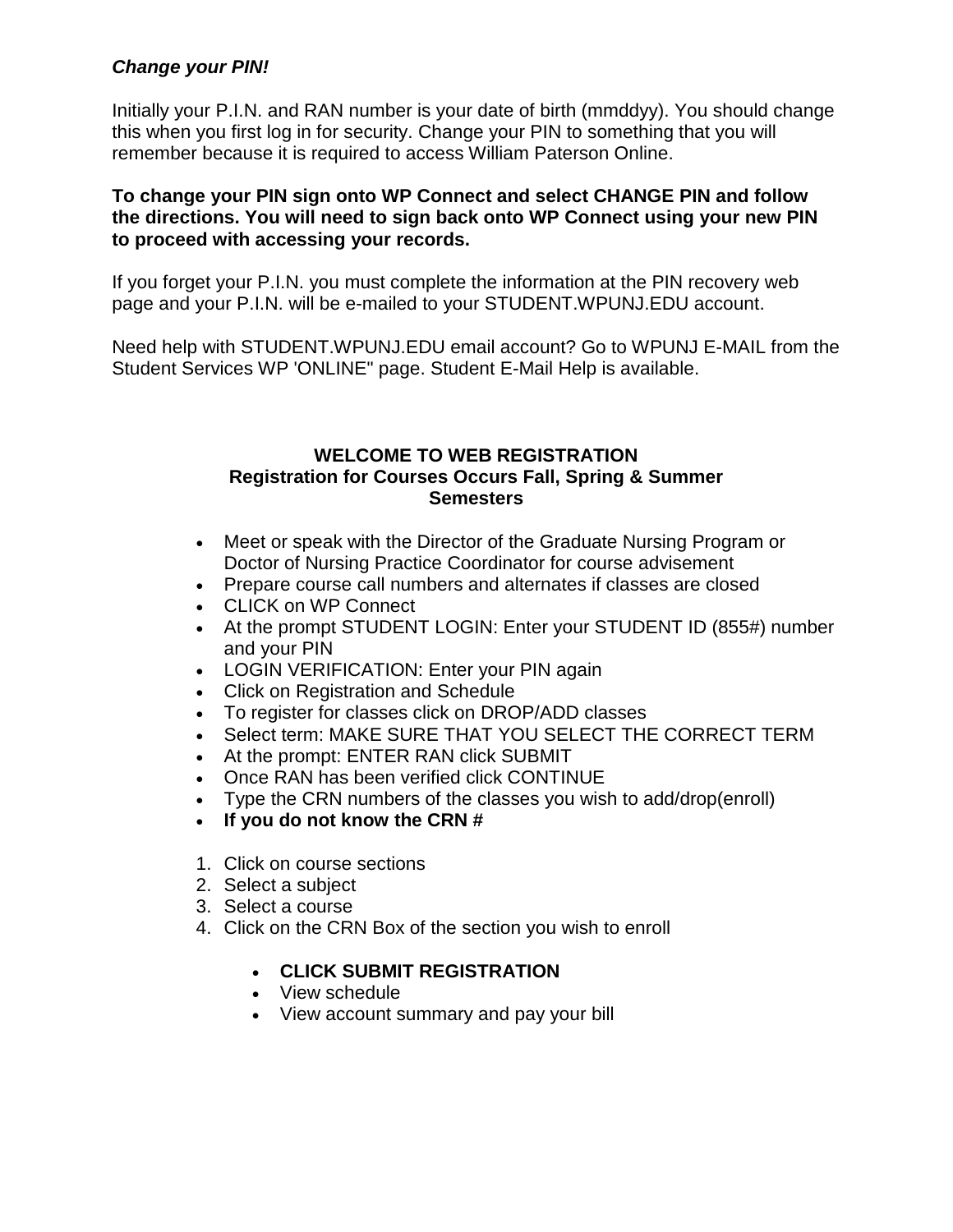*Remote Access to the Cheng Library's Electronic Resources for Current Students, Faculty and Staff*

- [Access to the Library Catalog](http://ww3.wpunj.edu/cos/nursing/grad/newgradstudents.htm#cat)
- [Access to Library Subscription Databases and Electronic Journals:](http://ww3.wpunj.edu/cos/nursing/grad/newgradstudents.htm#sub)
	- [On-Campus Access](http://ww3.wpunj.edu/cos/nursing/grad/newgradstudents.htm#oc)
	- Off-Campus Access:
		- [Easy Login](http://ww3.wpunj.edu/cos/nursing/grad/newgradstudents.htm#el) \*Easiest method for database access\*
		- [Dial-Up Access](http://ww3.wpunj.edu/cos/nursing/grad/newgradstudents.htm#du)
		- [Virtual Private Network \(VPN\) Access](http://ww3.wpunj.edu/cos/nursing/grad/newgradstudents.htm#vpn)

#### 5. **Access to the Library Catalog**

The Cheng Library [Catalog](http://cheng.wpunj.edu/) is available to anyone with an Internet connection. No special software or password is needed to access the catalog.

6.

### 7. **Access to Library Subscription Databases**

The Library currently subscribes to approximately 90 databases and 10,000 electronic journals from commercial providers. A [complete list of](http://www.wpunj.edu/library/erclist.shtml)  [databases](http://www.wpunj.edu/library/erclist.shtml) and [e-journals](http://www.wpunj.edu/library/ejournals.shtml#alpha) is available from the Library Web site. These databases include licenses that limit off-campus access to currently enrolled students, faculty and staff. To ensure compliance with the terms of each database license, off-campus users must be authenticated to gain entry to the campus network. There are now several options for doing this:

- 1. **On-Campus Access**: If you are on campus, access to these databases is available through computer terminals located in the Library, in all campus computing labs, and in faculty/staff offices. All residence hall rooms are also equipped with data ports wired to the campus network (WPUNJnet). The Information Technology Services Web site contains more information about Residence Hall [connectivity.](http://ww2.wpunj.edu/ITSERVICES/services/access/dorms.html)
- 2. **Easy Login**: Students and faculty using their home computers with a commercial Internet Service Provider (e.g., AOL, MSN, etc.) can access library databases and e-journals. A complete directory of databases is available from the ["Find an Article"](http://www.wpunj.edu/library/erclist.shtml) link in the center of the Library's home page. When you select a database or e-journal from one of these directories, you will be taken to a "Database Remote Access" page. There, select "Student" or "Faculty/Staff" and enter your WPUNJ email Username and Password. Click on the "Proceed" button and you will be passed through to the opening page of the database or e-journal you selected. If you cannot remember your WPUNJ email Username, you can look it up in the online [Public Access Directory.](http://student.wpunj.edu/exchange/finduser/root.asp?acs=anon)
- 3. **Dial-Up Access**: Dial-Up connections are intended primarily for local commuters since long distance telephone charges may apply. The Information Technology Services Web site includes a page of instructions for configuring dial-up connections for home computers equipped with the **Windows** operating system. There are different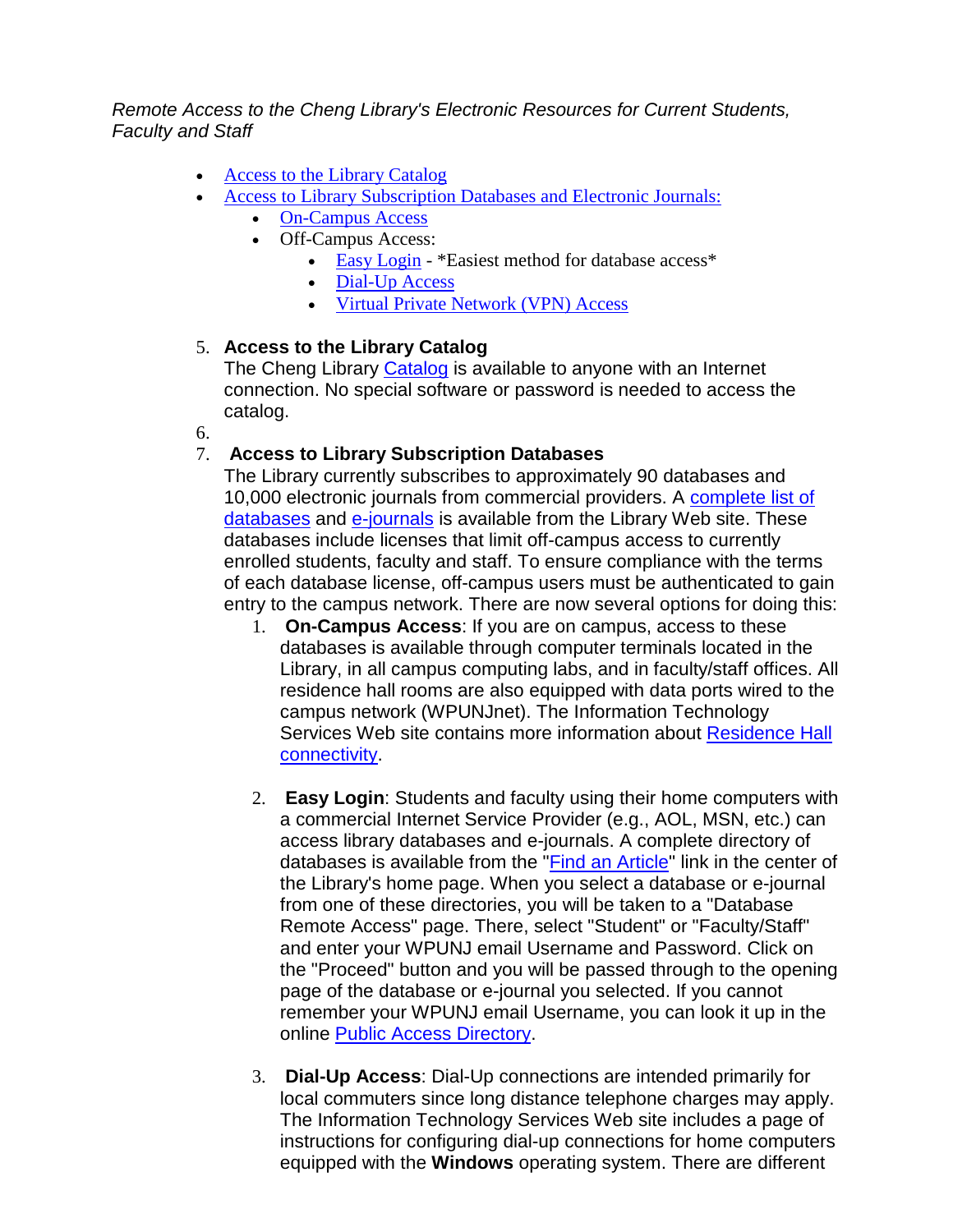instruction pages for [students](http://ww2.wpunj.edu/ITSERVICES/services/access/RemoteAccess/Student.html) and [faculty/staff.](http://ww2.wpunj.edu/ITSERVICES/services/access/RemoteAccess/Faculty.html) Instruction & Research Technology maintains a page with instructions for [configuring dial-up connections on](http://www.wpunj.edu/irt/commkit/mac/) **Macintosh** home computers. In all cases, the Username and Password you will use when configuring your dial-up connection are the ones established for your WPUNJ email account.

4. **Virtual Private Network (VPN) Access**: Individuals with Windows98/ME/XP/NT/2000 can also install Virtual Private Network (VPN) software. This software allows you to use a commercial Internet Service Provider of your choice to connect to the Internet from a local number and then access WPUNJ for databases and e-journals. The software, available on a CD-ROM, can be checked out from the Library Electronic Resource Center. Installation instructions for students and faculty are on the CD-ROM. The Kit is cataloged under the title "VPNKit" and the call number is **VPNKit**. The Information Technology Services Web site also maintains a page containing [information](http://ww2.wpunj.edu/ITSERVICES/services/access/vpn/default.htm)  [about the VPN service.](http://ww2.wpunj.edu/ITSERVICES/services/access/vpn/default.htm) If you encounter problems installing, configuring, or using VPN, send email to [https://itwiki.wpunj.edu/index.php/VPN\\_Remote\\_Access](https://itwiki.wpunj.edu/index.php/VPN_Remote_Access)

# **Current Graduate Catalog**

<http://ww2.wpunj.edu/graduate/pdf/GradCatalog.pdf>

### **How do I access my Outlook Mail from the web?**

The URL is: [email.wpunj.edu](http://email.wpunj.edu/exchange/logon.asp)

Log on to your mail using your last name and first initial (smithj). When you are prompted for your user name and password, enter your last name and first initial again and enter your logon password.

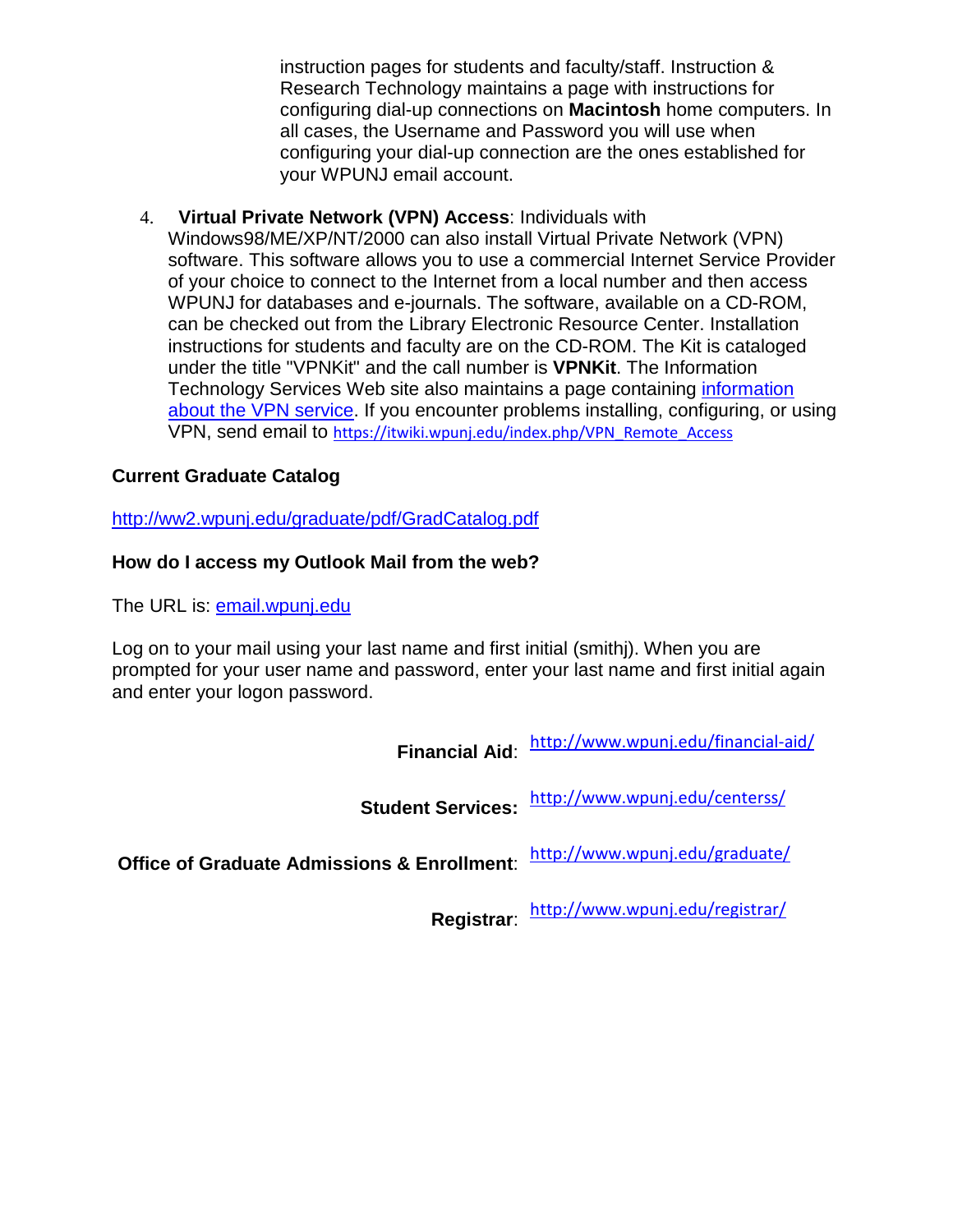# **EDUCATIONAL SUPPORT**

A network of educational support services called the Educational Support Program (ESP) is available to *all* students in the graduate nursing program. The ESP is designed to help the student by providing support, guidance, instruction, and inspiration. A variety of resources are provided to enhance the learning experience and to promote success. Contact Renee Pevour at [Pevourr@wpunj.edu.](mailto:Pevourr@wpunj.edu)

# *Procedure*

1. Students who do not meet all of the stated requirements for admission to the graduate

program in nursing, but have been accepted, are required to participate in the ESP.

- 2. Students whose GPA drops below a 3.0 are required to participate in the ESP.
- 3. The student will be notified by the Graduate Program Director that participation in the ESP is required.
- 4. The Retention Coordinator coordinates the ESP and will notify students of the required

activities for participation.

5. The student will meet with the Renee Pevour (973-720-3516 or pevourr@wpunj.edu) at regularly scheduled intervals.

# **WRITING TIPS**

For new students paper assignments can be a challenge. This link will provide some guidance.

<http://www.wpunj.edu/cosh/departments/nursing/student-success/writing-tips.dot>

# **FORMS**

Forms for Graduate Students are available by contacting the Graduate Nursing Office at 973-720-3511.

# **PARKING**

To enhance the security of the campus, the University requires all vehicles, which are parked on the campus, to be registered with its Department of Public Safety and to display appropriate university decals or permits. As a result, all vehicles parked on the campus must bear a valid William Paterson University parking permit/decal, which must be visibly displayed whenever the vehicle is parked on campus, and each student and/or university employee must register his/her vehicle with the William Paterson University Department of Public Safety to park on campus. To register your vehicle and for additional information go to:

**<http://www.wpunj.edu/police/parking/vehreg.dot>**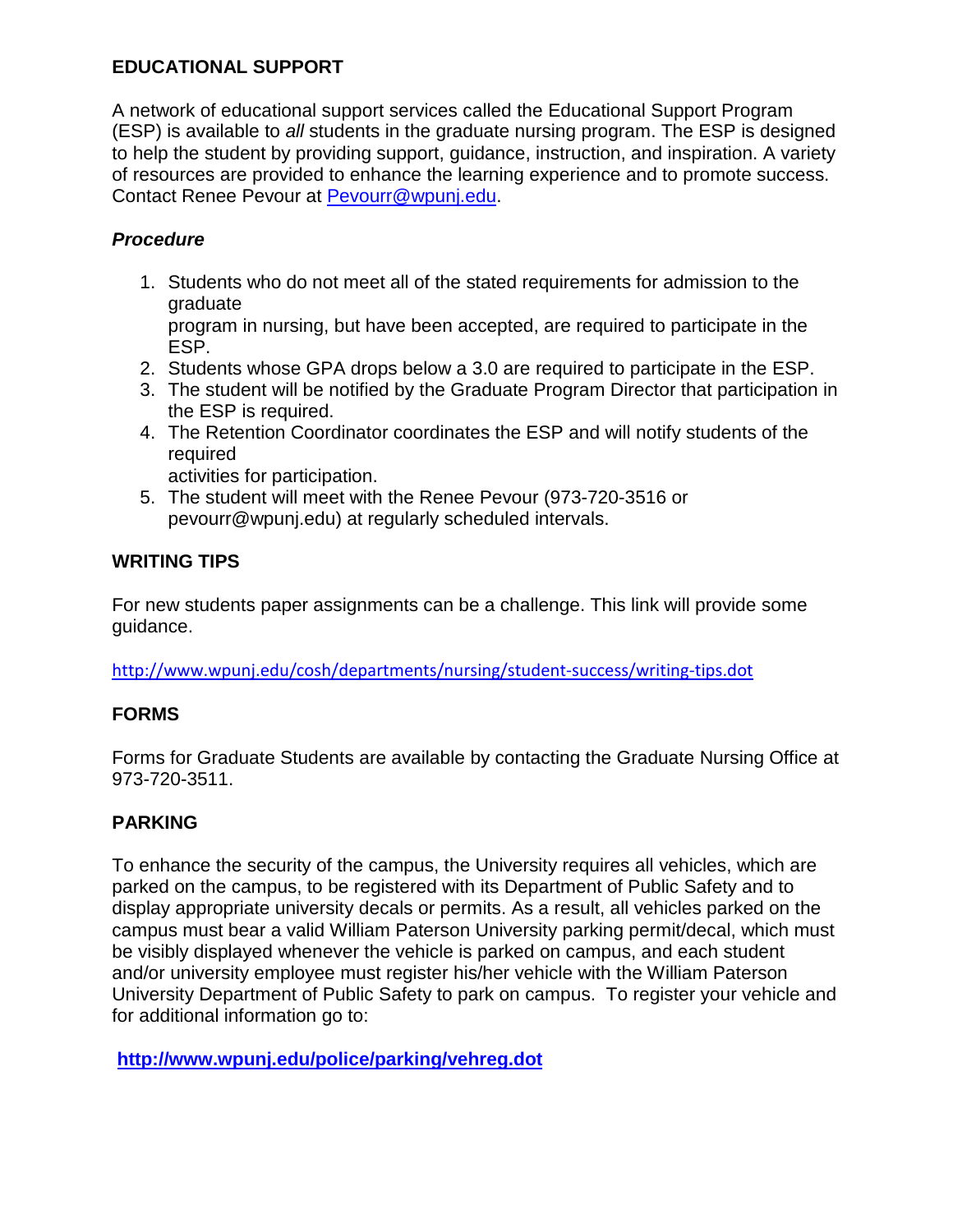### **Health and Wellness Center:**

The Counseling, Health & Wellness Center provides a full range of clinical services for all William Paterson University Students.

Please click on the link below to the Counseling Center or the Health & Wellness Center to learn more about the services offered.

<http://www.wpunj.edu/health-wellness/>